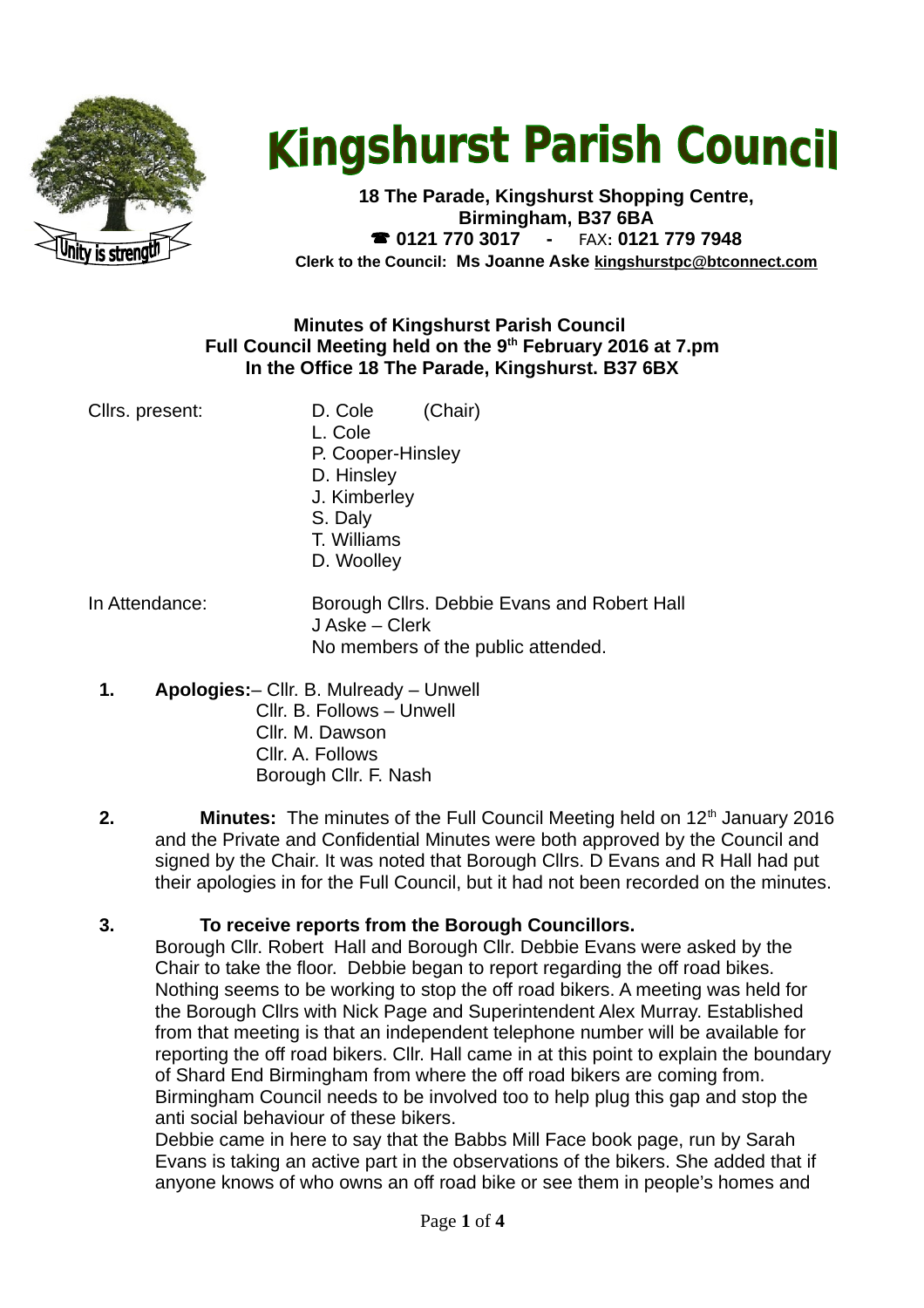sheds to report it to the Borough Councillors or Sarah. Warnings can be put in place directly to the owners. Another idea from a CEO Debbie said, is to send cards out to 13 year old stating *please do not have a quad bike for your birthday*. Previous patches had done this and it was successful. She went on to report that seventeen quad bikes have been reported. The hot spot of where they ride are being recorded. But she added without the visibility of the Police it is not a deterrent. She said perpetrators would think twice if they saw a policeman on the beat.

Cllr. Williams mentioned experiences from Smith Wood and that the Police even when they know who owns a quad bike do not do anything.

Cllr. Evans said that any off road bikers in community housing can be charged with anti social behaviour which eventually could result in them becoming homeless. Cllr. Robert Hall said he had good news regarding Yorkswood School and after a cabinet members meeting it looks like the school will hopefully be re-built very soon. He also added that the bad accident that took place some months ago in Fordbridge Road where a car had damaged resident's garden walls apparently nothing is going to be pursued as there is no evidence of speeding.

Robert also mentioned the empty properties that the Police own. He surmised that they should sell the properties such as Steelhouse lane before putting up the Council Tax.

Robert reported the John Henry Newman 3 G pitch, is still an ongoing concern with residents. He had been told by the FA the Pitch will have to remain where it is. Rethinking on 20 miles per hour limits and speed bumps for the future is being considered.

Discussions regarding speed bumps and policing restrictions on Cooks Lane are a problem.

Debbie lastly mentioned the holes in the road surface on the local road; this is being looked at but will have to be treated with a special tar that is not carcinogenic.

Chair thanked the Borough Cllrs for their reports. He added that a verbal report had been written by the Clerk from Borough Cllr. Flo Nash. He read that the Yorkswood School has been allocated a substantial amount of money and looks likely to have the go ahead to have a new school on the existing site. The elderly in the area are frightened to go out after dark.

Cllr. Woolley asked the Borough Cllrs about a problem that has occurred with the locking up of the Kingshurst gates on the Parade. He mentioned that they are not being locked regularly and on Friday and Saturday they were not locked at all. It was locked on Sunday.

Debbie said that this was bought up at the last Parade meeting and she would certainly investigate the situation.

Although the Parade is in Smiths Wood he will send an email to Nick Page. If we are paying for a service then it should be looked into. Discussions took place regarding the boundary line between Kingshurst and Smithswood. Chair thanked everyone and went on to the next part of the agenda.

**4. Finance Committee:** Chair Cole asked the Council to agree to the figure of £2603.27 plus the £75 for updating the website and the WALC £100 training. All agreed and passed.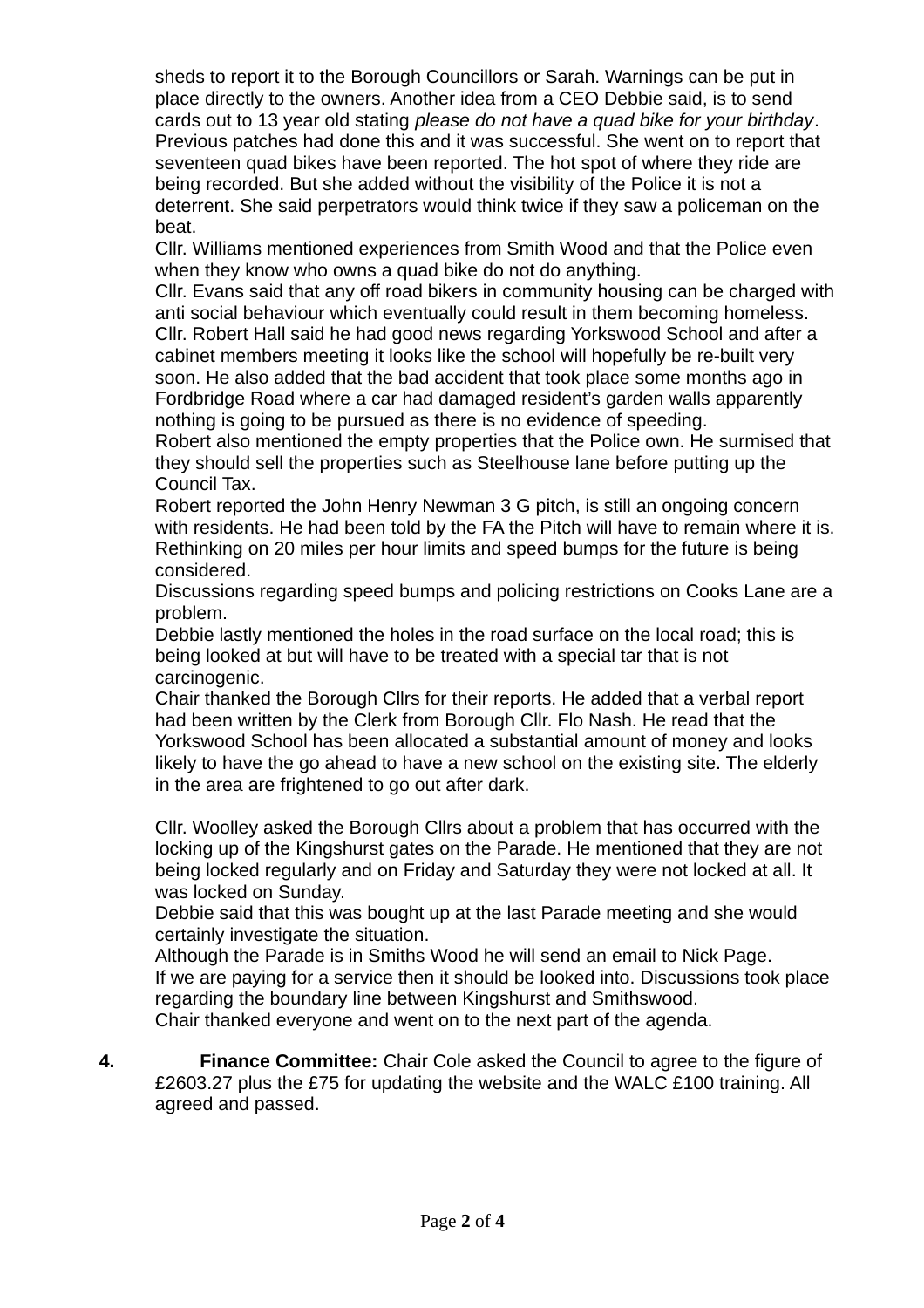**5. Pavilions:** To receive and approve any reports regarding the Pavilions Sporting Club and make decisions as appropriate. 5.1 No updates to report.

# **6. Events Committee**

Chair of Events Cllr. Tina Williams had reported in the Events meeting that the Christmas tree festival will hopefully go ahead in St. Barnabas Church this Christmas. More organisation will take place in the coming months.

## **7. Allotments Committee**

Cllr Mulready as chair of the allotments was absent from the meeting but there was nothing to report.

## **8. Progress reports:** No progress reports.

**8.1** Bus Shelter on the Chester Road. Ouotes had been received regarding the rebuilding of the roof. The Borough Cllrs advised the Council that it belonged to Centro and they will research this. The Councillors are not in agreement to pay for the repairs.

Cllr. Daly took this opportunity to mention the new bus stop on Marston drive and how dangerous it is. The Borough Cllrs said they would ask for a lay by to be put in.

#### **9. Reports from Parish Council Members on outside bodies**

- 9.1 Birmingham Airport Consultative Committee A meeting is scheduled for the 17th February 2016
- 9.2 WALC/SAC Cllr. Hinsley attended a meeting in January. The Guest speaks were bob Sleigh and Nick Page. The main point that came from the meeting is the West Midlands Combined Authority and what it will entail. David mentioned the probability of a Mayor if the Devolved agreement ever happens which may be sometime at the end of the year. They will go ahead with the West Midlands Combined authority, with aspects of bringing jobs, greater economics and transport into the area. Conversations took place with different opinions put forth regarding the consultations. These ran for two weeks. Borough Cllr. Evans said the powers of a Mayor would incorporate everything not just transport. She gave an example of Housing and the Local Development Plan. Further discussions took place regarding the number of houses that need to be proposed each year up to 2033. It was established that meetings that the Borough Cllrs attended had different information than the information given at the meeting Cllr. Hinsley attended regarding the number of houses that need to be built. The Solihull Plan review copies are available clearly showing numbers.
- 9.3 School Governor Reports No report for Yorkswood, as Cllr. A. Follows is recovering from an operation. Kingshurst School Governors – Nothing to report. Meeting due Thursday night.
- 9.4 North Solihull Partnership Forum Cllr. D. Hinsley had nothing to report.
- 9.5 Regeneration Nothing to report
- **10. 44ft Lorries using Cooks Lane:** Chair reported that he has written to Ted Richards regarding this ongoing problem. Chair said he had phoned one of the company